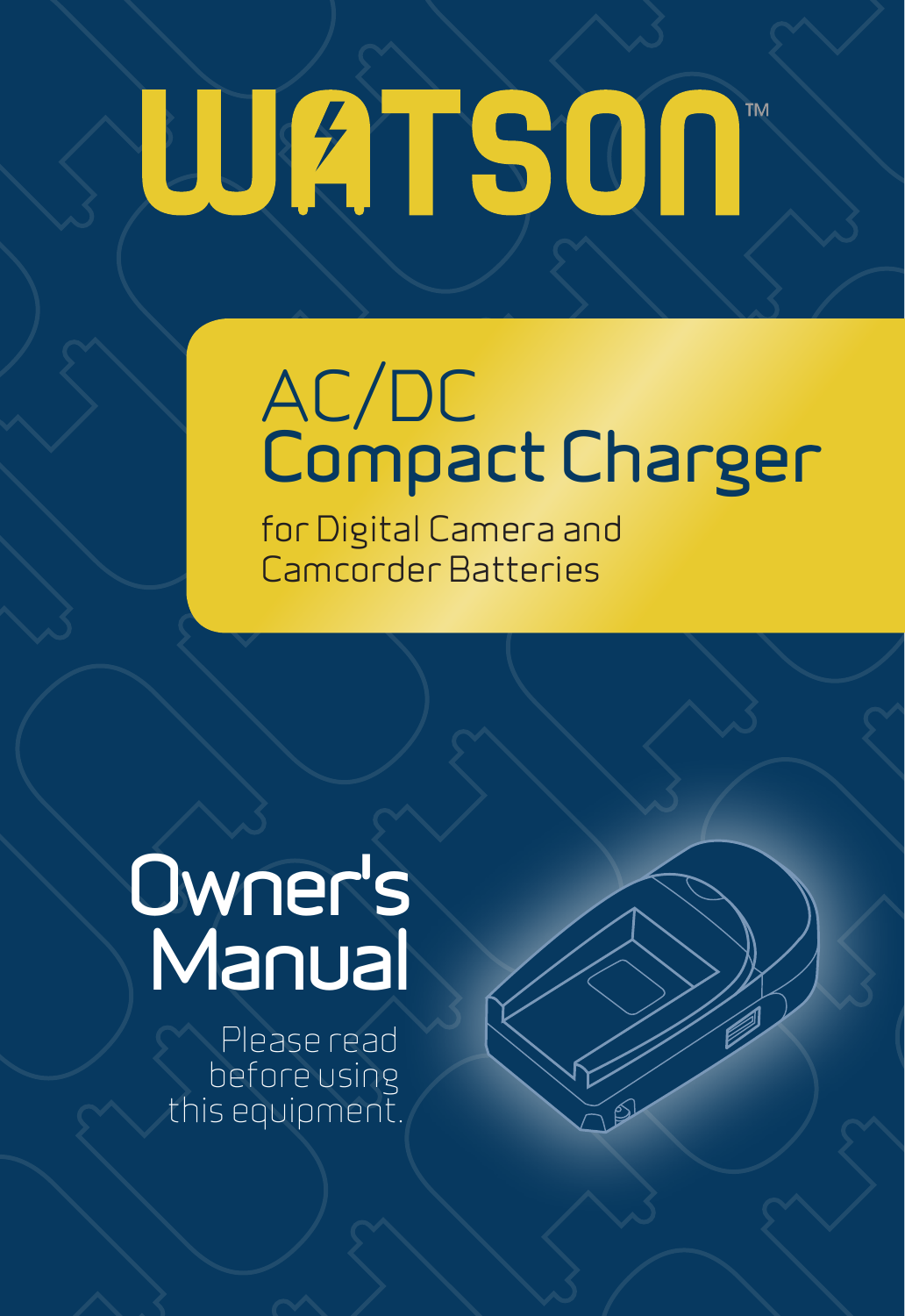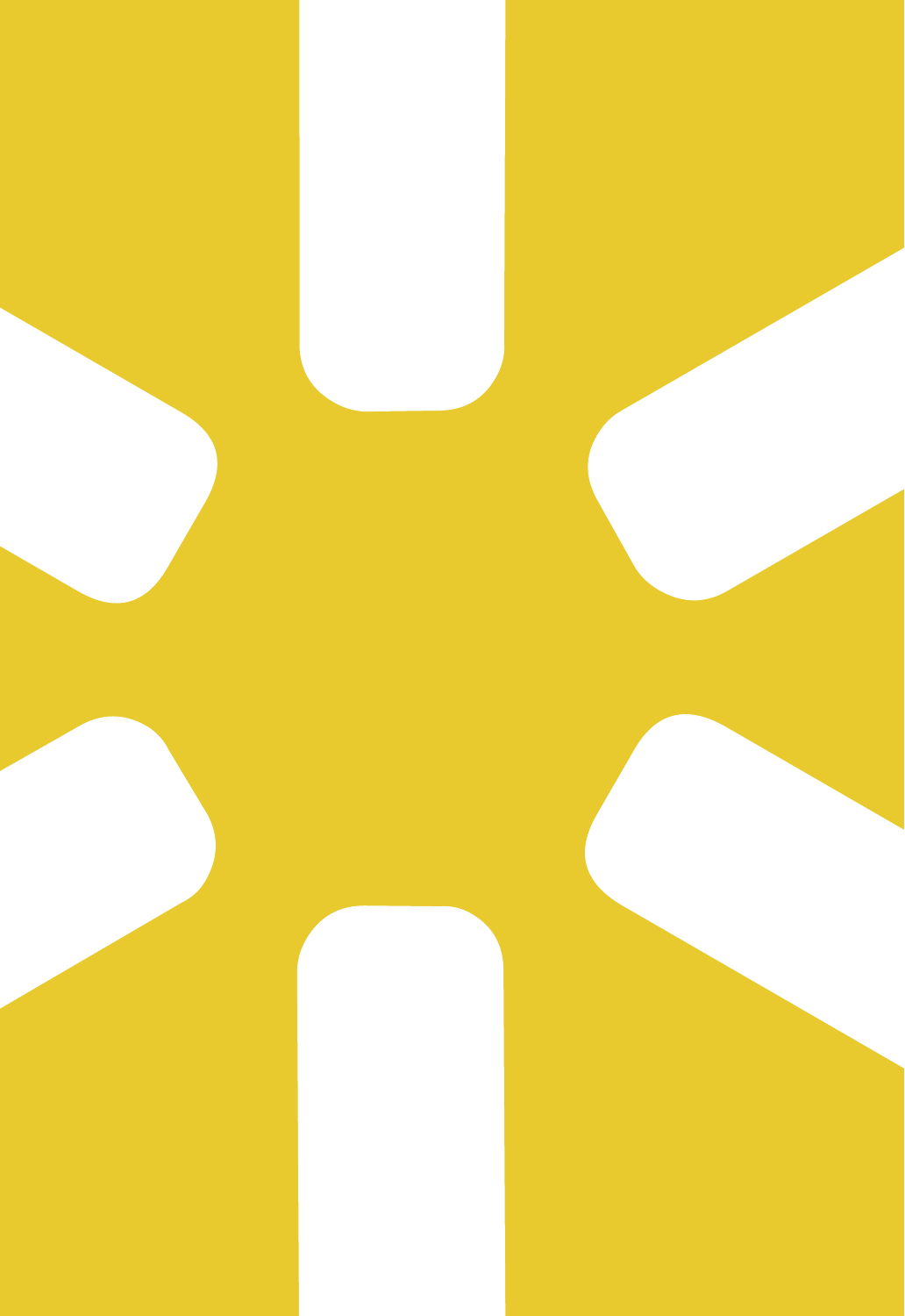Thank you for purchasing the Watson AC/DC Compact Charger.

Browse through this manual for instructions and useful tips on how to use your new equipment.

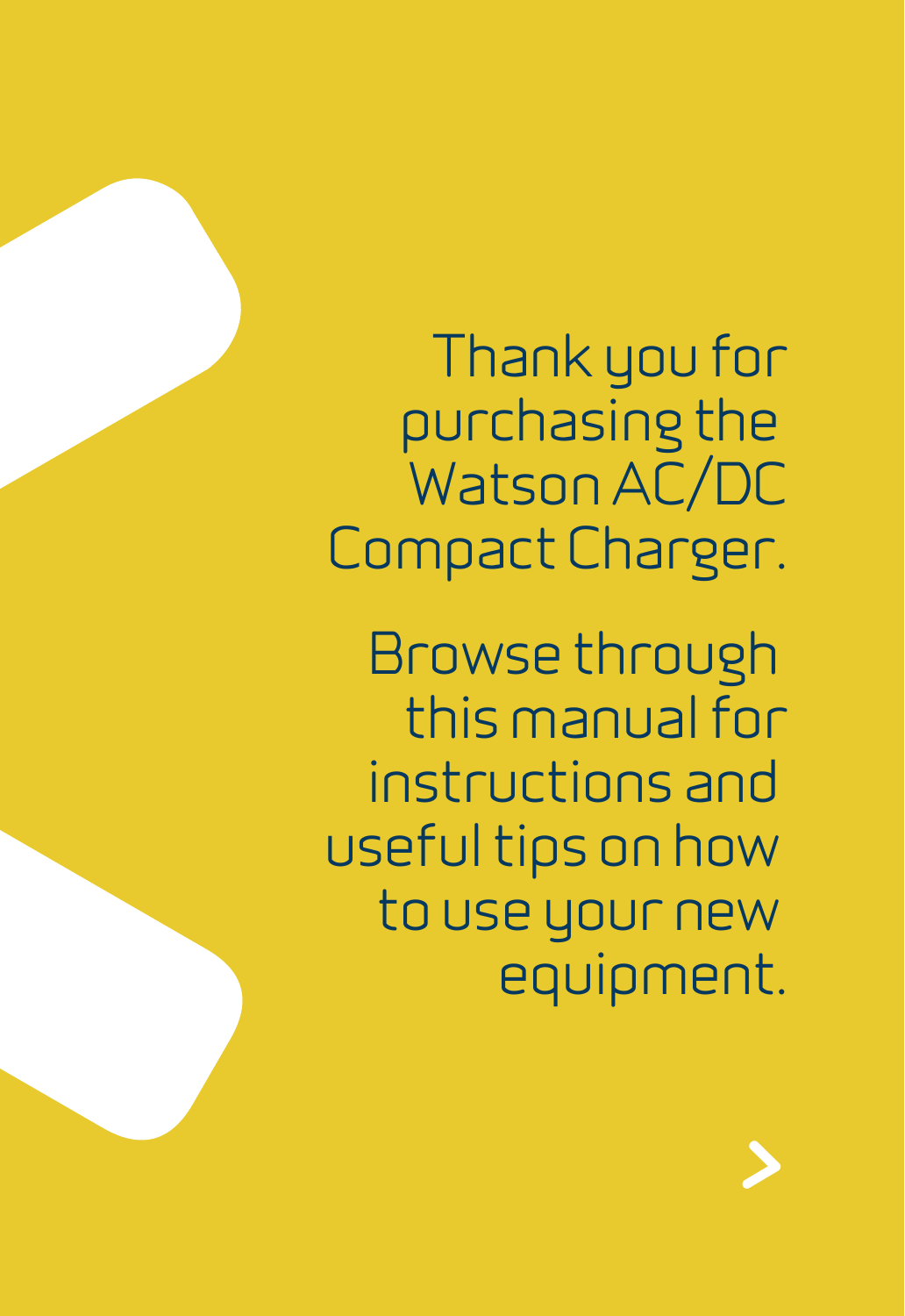#### $9 +$  LUATSON

This intelligent charger for digital camera and camcorder batteries was designed with advanced switching power source technology, allowing you to charge your batteries at home or on the road.

The charger is compatible with the brand(s) and model(s) of Li-ion rechargeable batteries listed on the packaging for this manual. Please read these operating instructions carefully before operating this equipment.

### CHARGING OPERATION:

#### LITHIUM-ION BATTERIES



Mount your rechargeable battery. Align the metal contacts of the battery with the contacts on the charger. Be certain you are using the correct model charger for your battery.

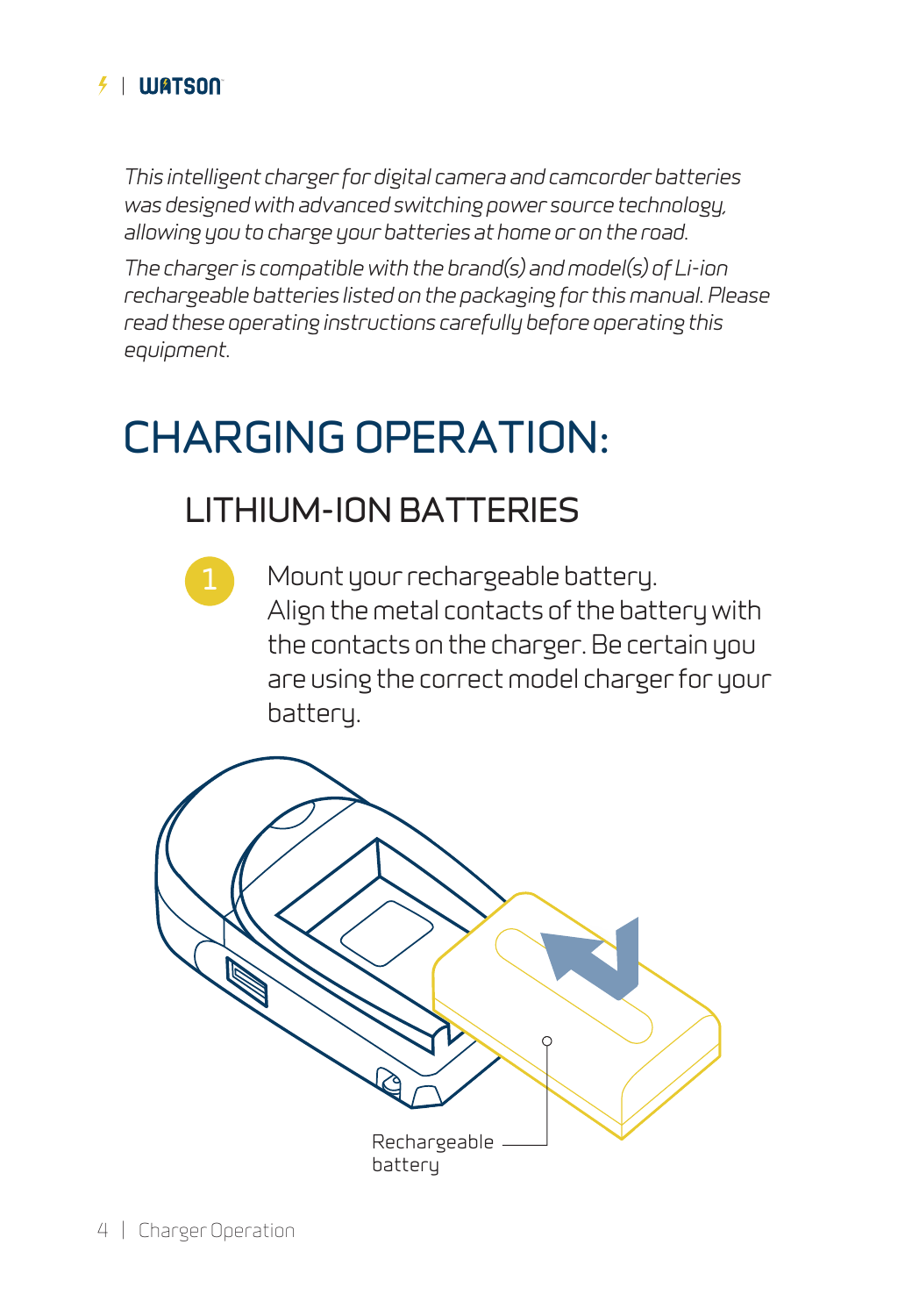When using AC power, rotate the collapsible plug out to its operating position. When using DC power, connect the DC adapter to the charger.

3 Connect the charger to your AC or DC power source. When the "charge" light turns red, charging has begun. When the light is green, a normal charge is completed. For a full charge, allow the battery to charge for another hour.

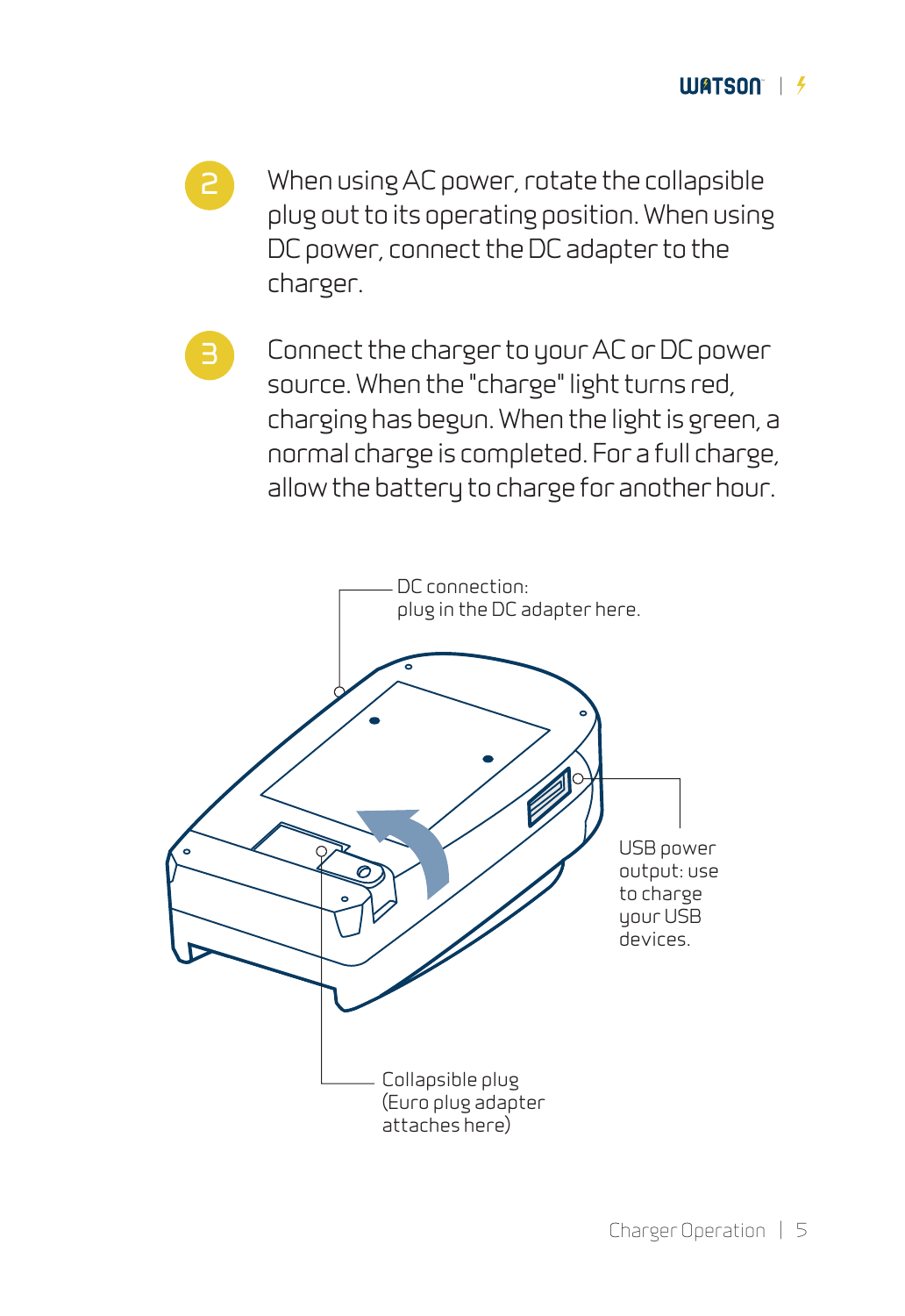# THE WATSON AC/DC COMPACT CHARGER'S FEATURES INCLUDE:



#### 1. Plate switching

Charger plate is interchangeable, allowing the Compact Charger to charge a wide variety of batteries. (Charging plates available for purchase separately.)



2. Charges batteries and USB devices Charge a USB device while simultaneously charging your digital camera or camcorder batteries.



#### 3. Overcharge protection

Automatically detects when the battery is fully charged and stops charging to prevent damage to your batteries.



#### 4. Overheat protection

The Compact Charger senses when the battery is about to overheat and immediately stops charging.



5. Short circuit protection Protects the charger from defective or shorted batteries.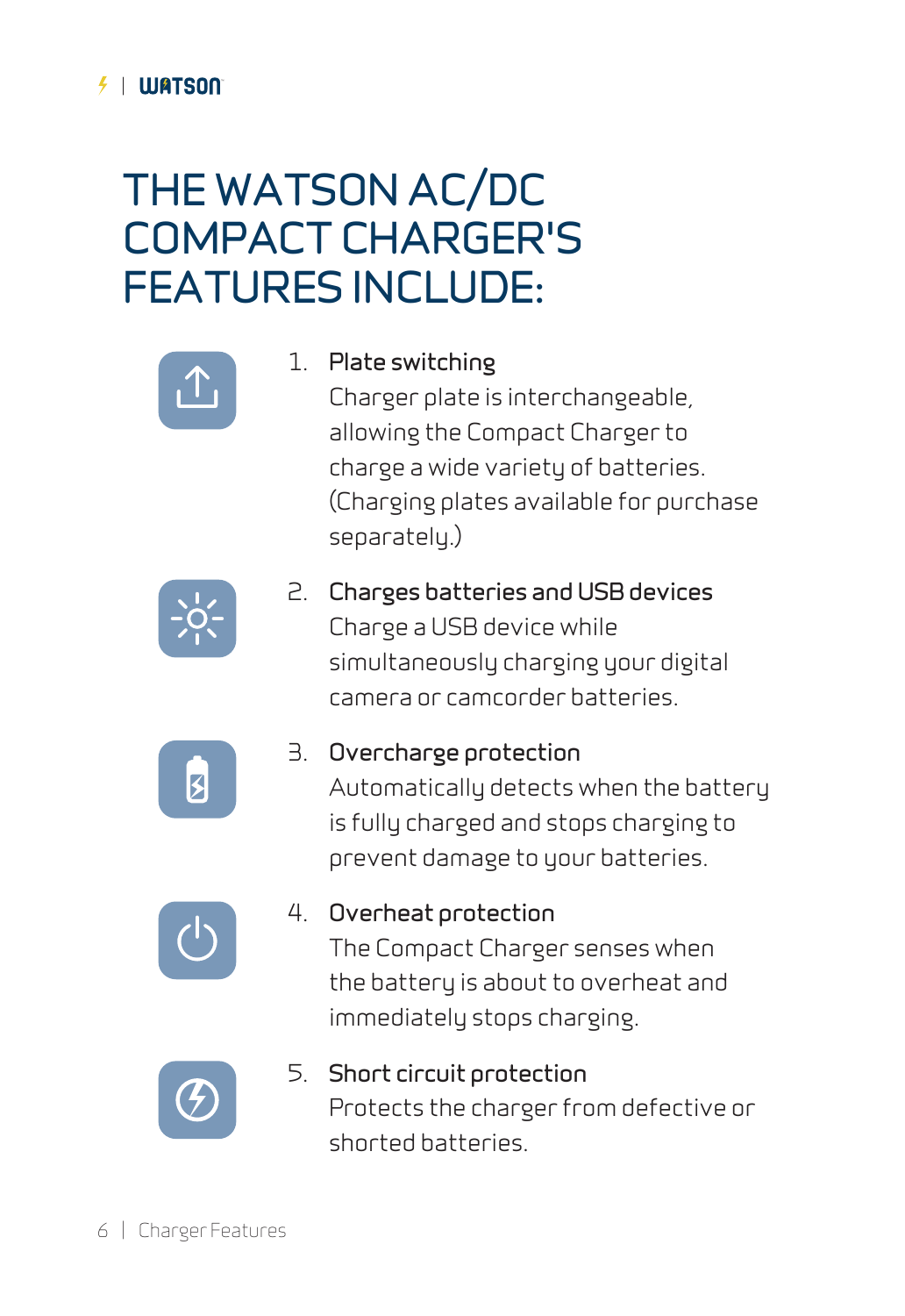# IMPORTANT SAFETY INSTRUCTIONS:

#### CAUTION! TO REDUCE THE RISK OF DAMAGE, SAVE THESE INSTRUCTIONS

- Do not store, place, or use the charger where it may come into contact with excess heat, water or moisture.
- High-voltage internal components present the risk of electric shock when exposed.
- Charge only on a vibration-free, dry surface at room temperature.
- Should you ever notice smoke or a strange odor coming out of the charger immediately unplue the charger from the power outlet. Using the charger under these conditions can cause fire and electric shock.
- Do not short-circuit the terminals of your battery or charger.
- Do not attempt to disassemble any part of the charger.
- Use this charger with the specified types of batteries only.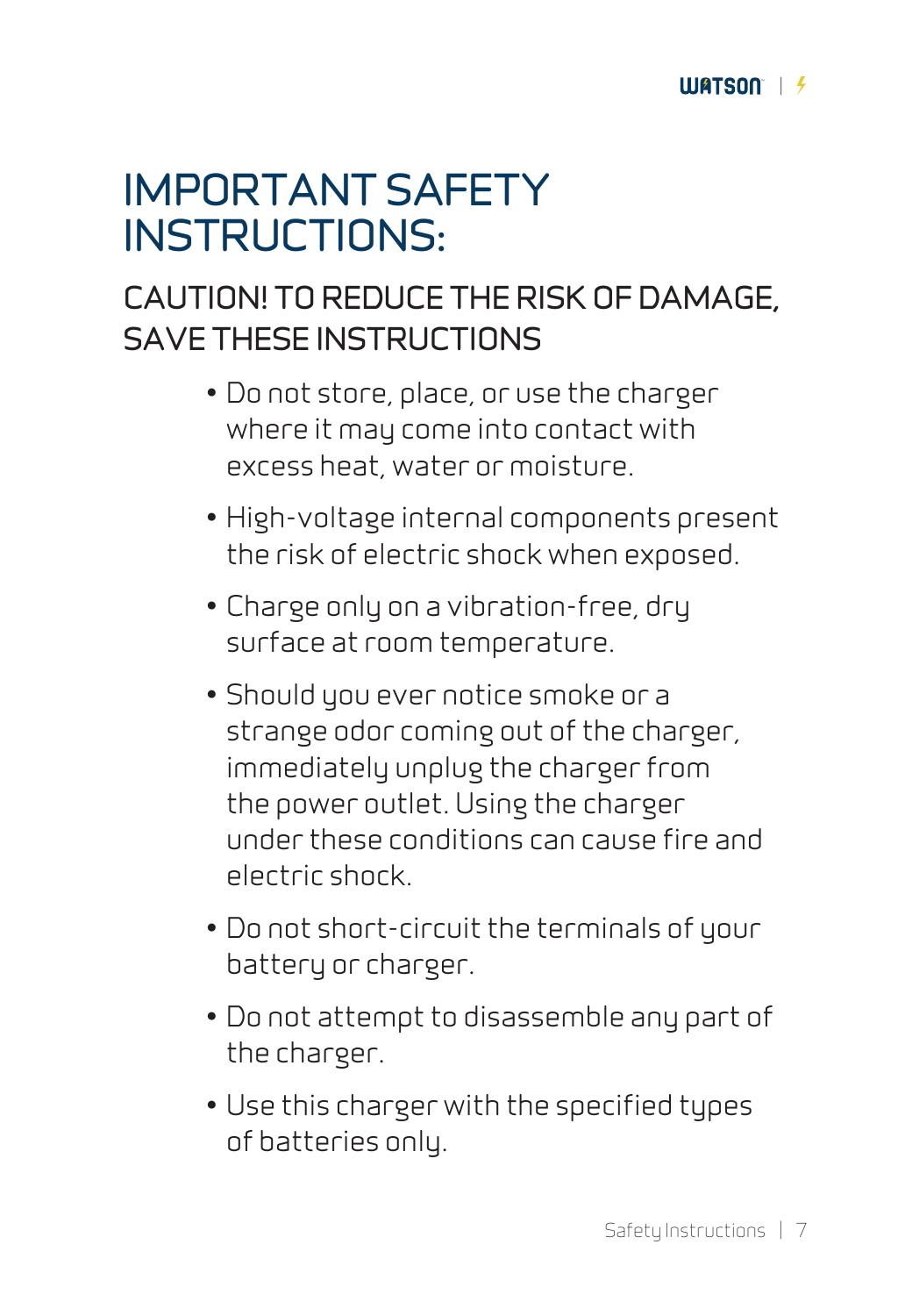#### $9 +$  LUATSON

- The charger, adapters, and batteries may feel warm during the charging process. This is normal.
- Unplug the charger from the power outlet and clean the area around the prongs of the plug when necessary. The presence of dust around the prongs can cause fire.
- Never use an electrical outlet whose voltage is outside the rating marked on the charger. Doing so can cause fire or electric shock. Use only the supplied AC adapter or DC car cord (optional) for the charger.
- To reduce the risk of electric shock, unplug the charger from the outlet before attempting cleaning or when not in use.
- . Do not use solvents to clean the unit. They may damage the surface and the plastic parts of the unit. Clean the unit gently with a soft dry cloth only.
- Not recommended for use by children.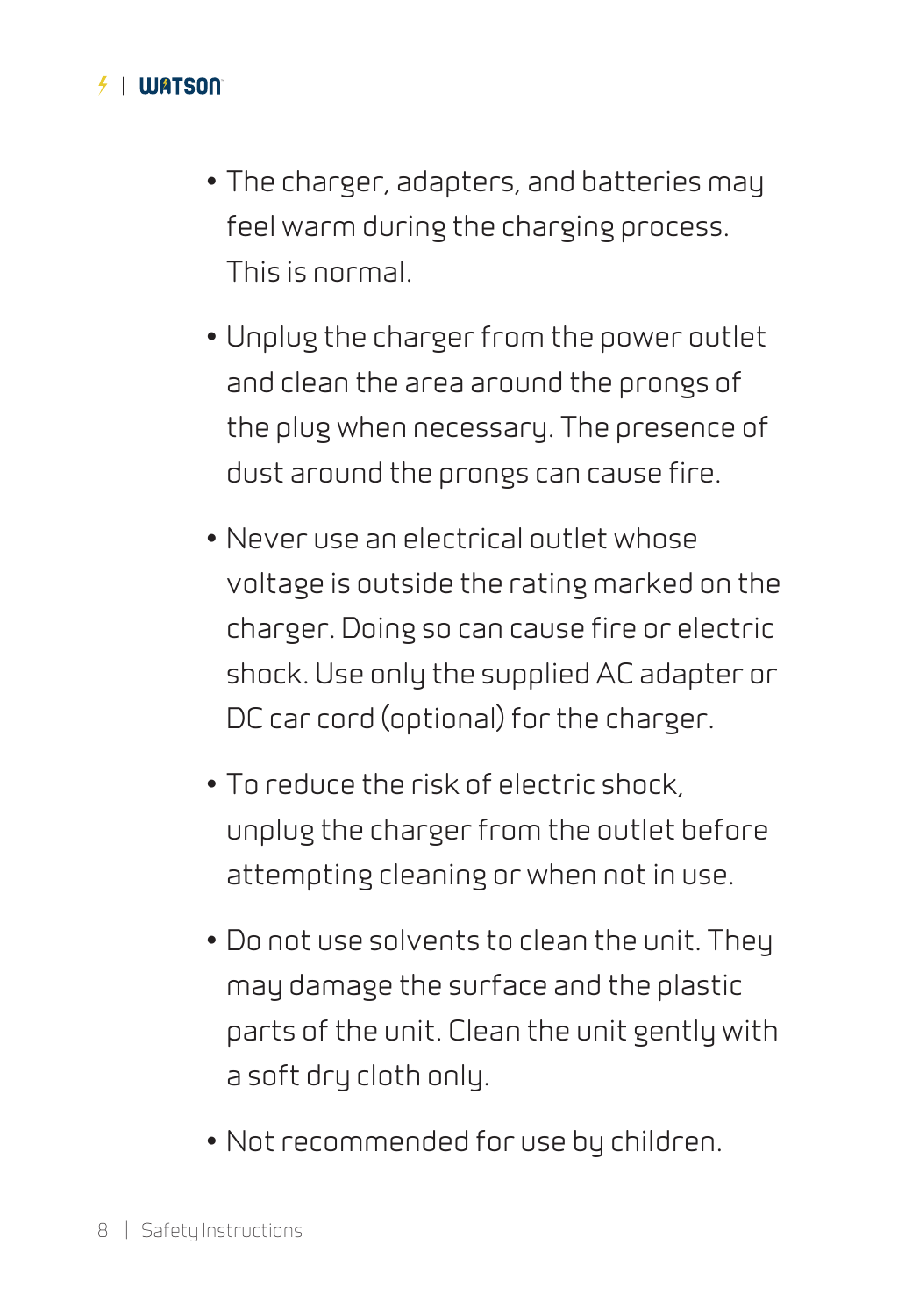## TO MAXIMIZE BATTERY **PERFORMANCE**

- . Make sure the batteru is fully charged before use.
- Clean the battery and terminals with a clean, soft, dry cloth.
- The battery may be warm during use or recharging. This is normal.
- When storing the battery for an extended period, be sure that it is not completely charged, nor completely discharged. The ideal level is a 40% charge. This is approximate: the closer the battery is to this level, the better it will hold its charge during storage. The battery should be stored in a cool, dru place. The recommended temperature for storage is 59°F (15°C). You may store a battery in a refrigerator. Do not store batteries in a freezer.
- Remove the battery from your equipment when not in use. Some electronic equipment will draw current even when the switch is off.
- When operation time has noticeably shortened, the battery may need to be replaced.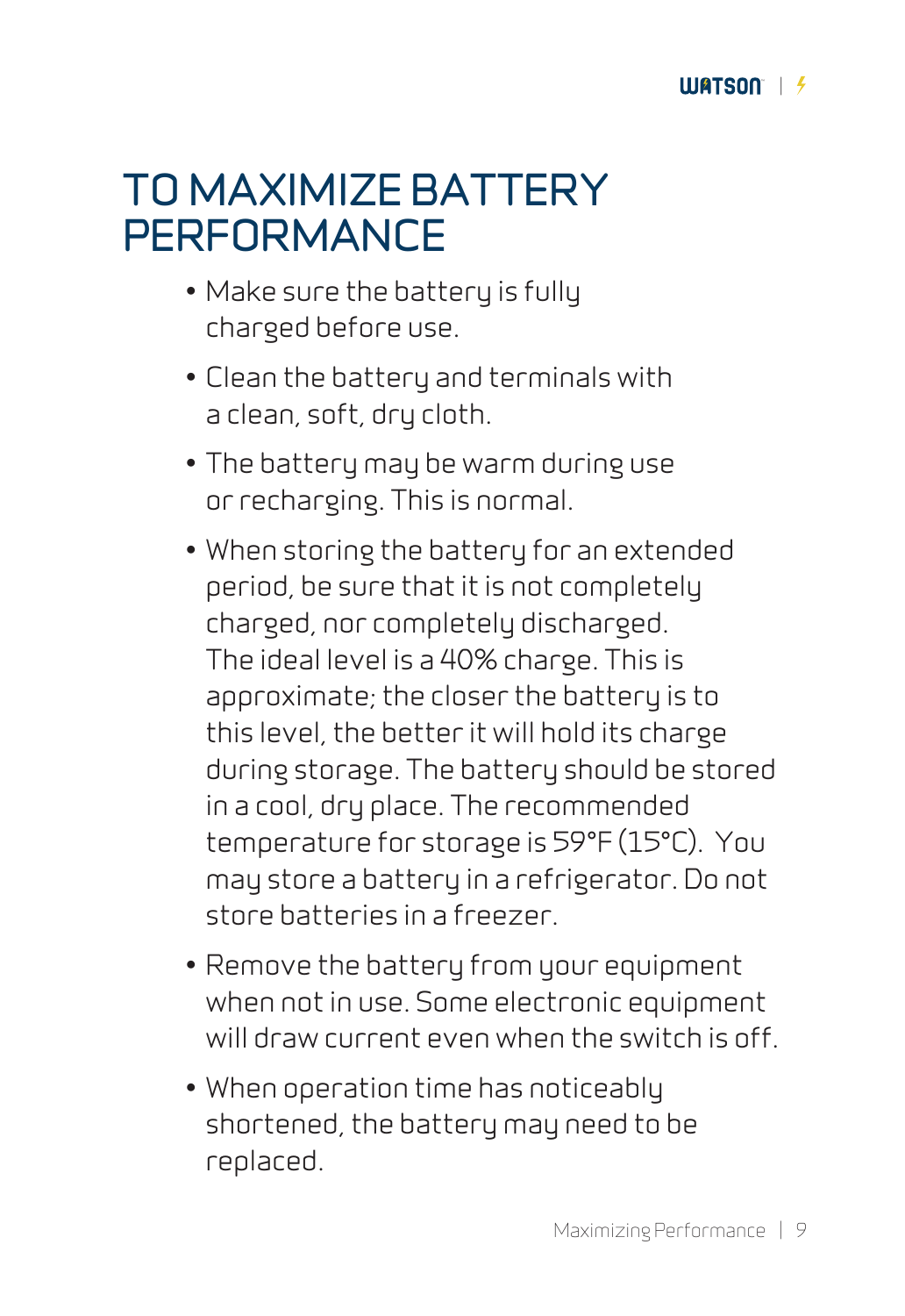# SPECIFICATIONS:

| Input Voltage            | AC 100-240V 50/60Hz,<br>100mA (maximum)   |
|--------------------------|-------------------------------------------|
| Output Voltage           | 4.2-8.4V DC<br>800mA (maximum)            |
| Charging time            | 2-6 hours                                 |
| Protection<br>Circuits   | Overcharge and<br>overheat                |
| Operating<br>temperature | 32°F to 104°F<br>(0°C to 40°C)            |
| Storage<br>temperature   | -4°F to 140°F<br>(-20°C to 60°C)          |
| Dimensions:              | $2"$ x 1 $3"$ x 3 5"<br>(51 x 33 x 90 mm) |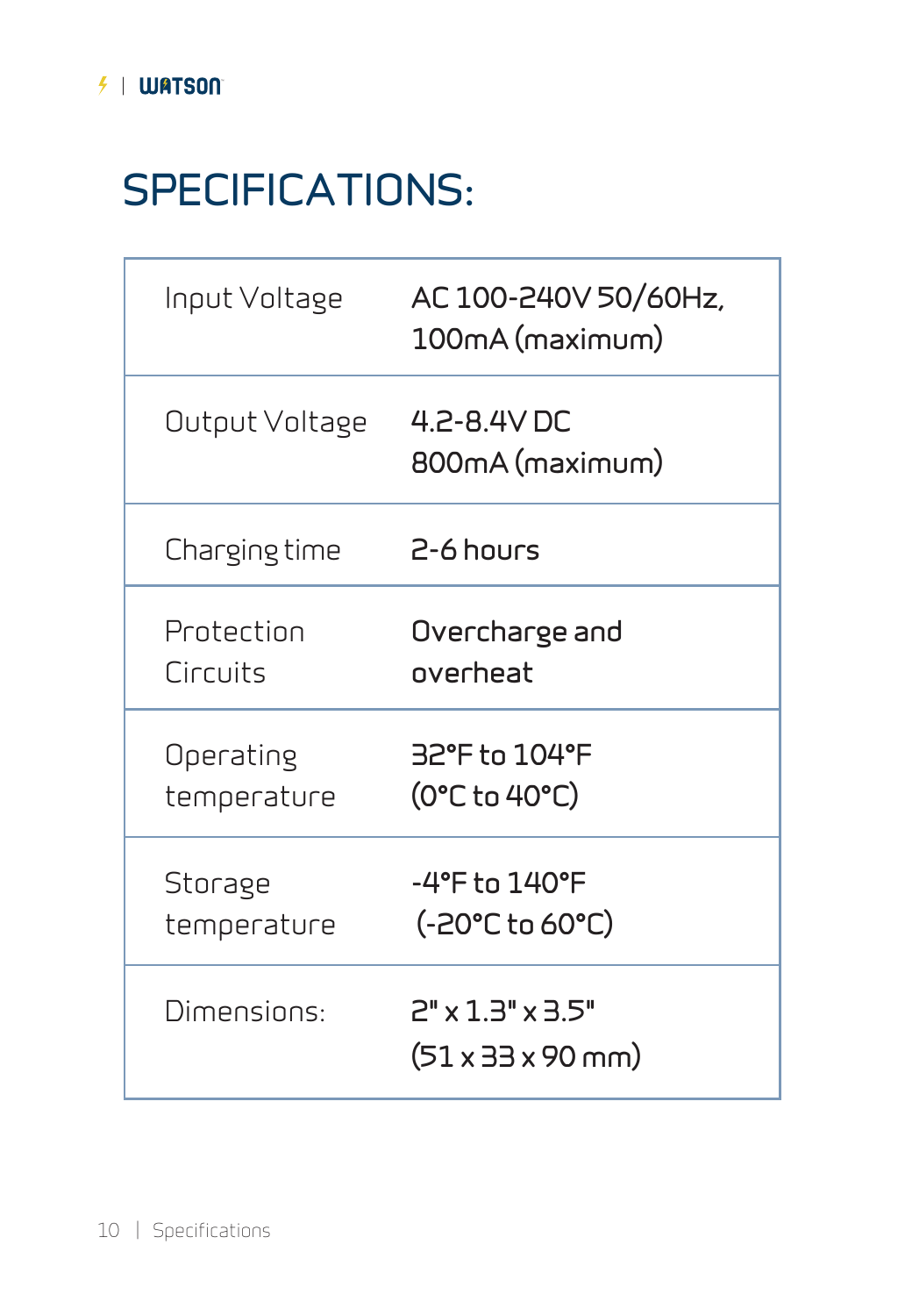#### ONE-YEAR LIMITED WARRANTY

This Watson product is warranted to the original purchaser to be free from defects in materials and workmanship under normal consumer use for a period of one (1) year from the original purchase date or thirty (30) days after replacement, whichever occurs later. The warranty provider's responsibility with respect to this limited warranty shall be limited solely to repair or replacement, at the provider's discretion, of any product that fails during normal use of this product in its intended manner and in its intended environment. Inoperability of the product or part(s) shall be determined by the warranty provider. If the product has been discontinued, the warranty provider reserves the right to replace it with a model of equivalent quality and function. This warrantu does not cover damage or defect caused by misuse. neglect, accident, alteration, abuse, improper installation or maintenance. EXCEPT AS PROVIDED HEREIN, THE WARRANTY PROVIDER MAKES NEITHER ANY EXPRESS WARRANTIES NOR ANY IMPLIED WARRANTIES, INCLUDING BUT NOT LIMITED TO ANY IMPLIED WARRANTY OF MERCHANTABILITY OR FITNESS FOR A PARTICULAR PURPOSE. This warranty provides you with specific legal rights, and uou may also have additional rights that vary from state to state. To obtain warranty coverage, contact the Watson Customer Service Department to obtain a return merchandise authorization ("RMA") number, and return the defective product to Watson along with the RMA number and proof of purchase. Shipment of the defective product is at the purchaser's own risk and expense. For more information or to arrange service, visit www.poweredbuwatson.com or call Customer Service at 212-594-2353.



Product warranty provided by the Gradus group. www.gradusgroup.com Watson is a registered trademark of the Gradus Group. ©2014 Gradus Group LLC. All Rights Reserved. GG3